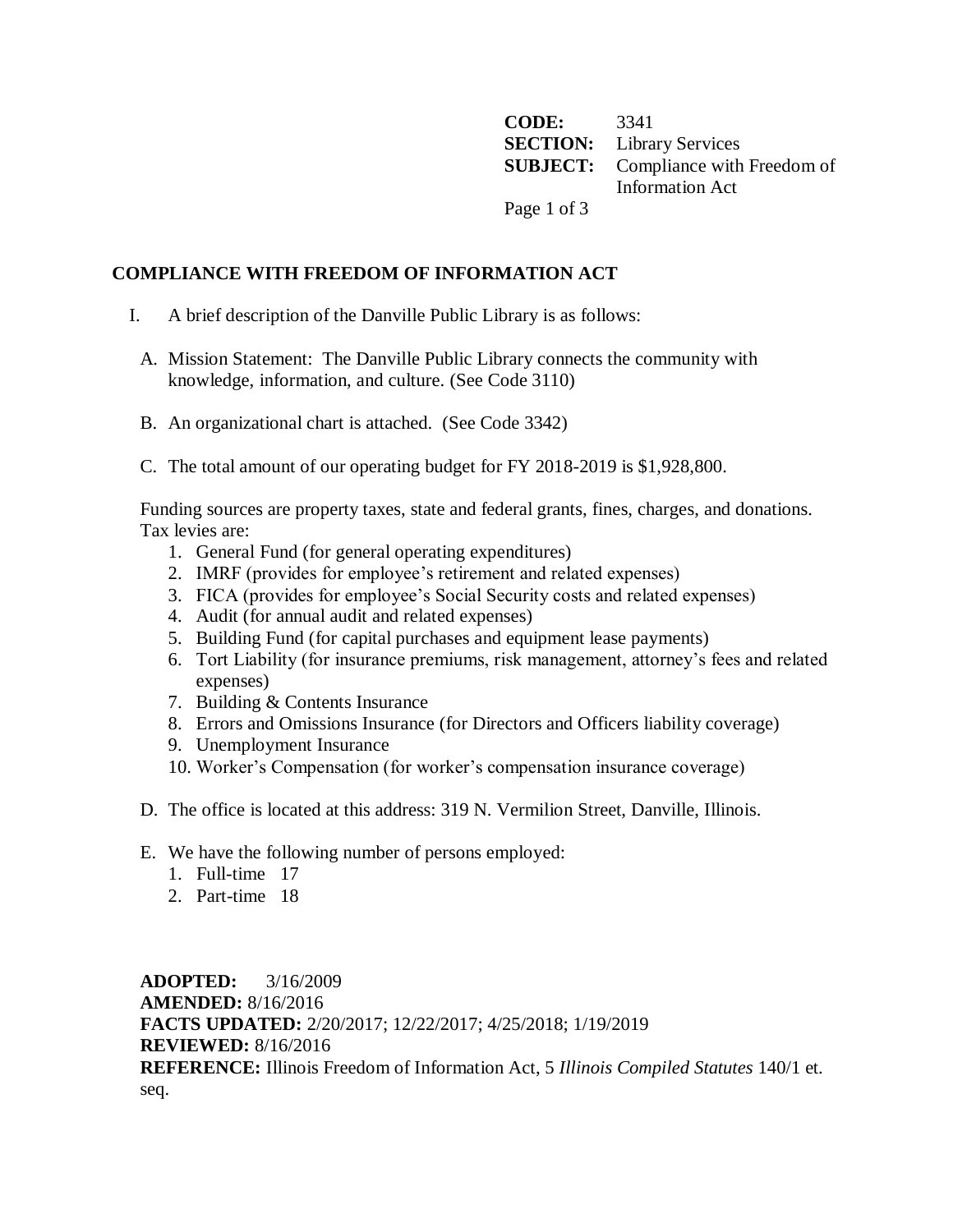**CODE:** 3341 **SECTION:** Library Services **SUBJECT:** Compliance with Freedom of Information Act Page 2 of 3

- F. The following organization exercises control over our policies and procedures: The Danville Public Library Board of Trustees, which meets monthly on the third Tuesday of each month, 4:00 p.m., in the second floor conference room at the library.
- G. Its members are: Linda Bolton, President; Jim Kouzmanoff, Vice President; Jane Andrews, Secretary; Jim Knoblauch, Treasurer; Cindy Parr-Barrett; Martha Espino; and Melissa Rome. William Satterwhite and George Vrentas are emeritus members.
- H. The following organization operates in an advisory capacity regarding our operation: None.
- I. We are required to report and be answerable for our operations to: Illinois State Library, Springfield, Illinois. Its members are: State Librarian, Jesse White (Secretary of State); Director of State Library, Anne Craig; and various other staff.
- II. You may request information and records available to the public in the following manner:
	- A. Use request form (see attached).
	- B. Your request should be directed to the following individual: Theresa M. Tyner, FOIA Officer.
	- C. You must specify the records requested to be disclosed for inspection or to be copied. If you desire that any records be certified, you must specify which ones.
	- D. To reimburse us our actual costs for reproducing and certifying (if requested) the records, you will be charged the following fees, payable in advance:
		- 1. Black and white, letter- or legal-sized copies: The first 50 pages are free; additional copies are \$0.15 per page
		- 2. Black and white ledger-size copies: \$0.30 per page
		- 3. Color, letter- or legal-sized copies: \$0.25 per page
		- 4. Color, ledger-size copies: \$0.50 per page
		- 5. Two-sided reports are considered two pages.
		- 6. Electronic copies: scans of requested documents are free; if saved to a CD or flash drive, the cost of the medium will be charged.

**ADOPTED:** 3/16/2009 **AMENDED:** 8/16/2016 **FACTS UPDATED:** 2/20/2017; 12/22/2017; 4/25/2018; 1/19/2019 **REVIEWED:** 8/16/2016 **REFERENCE:** Illinois Freedom of Information Act, 5 *Illinois Compiled Statutes* 140/1 et. seq.